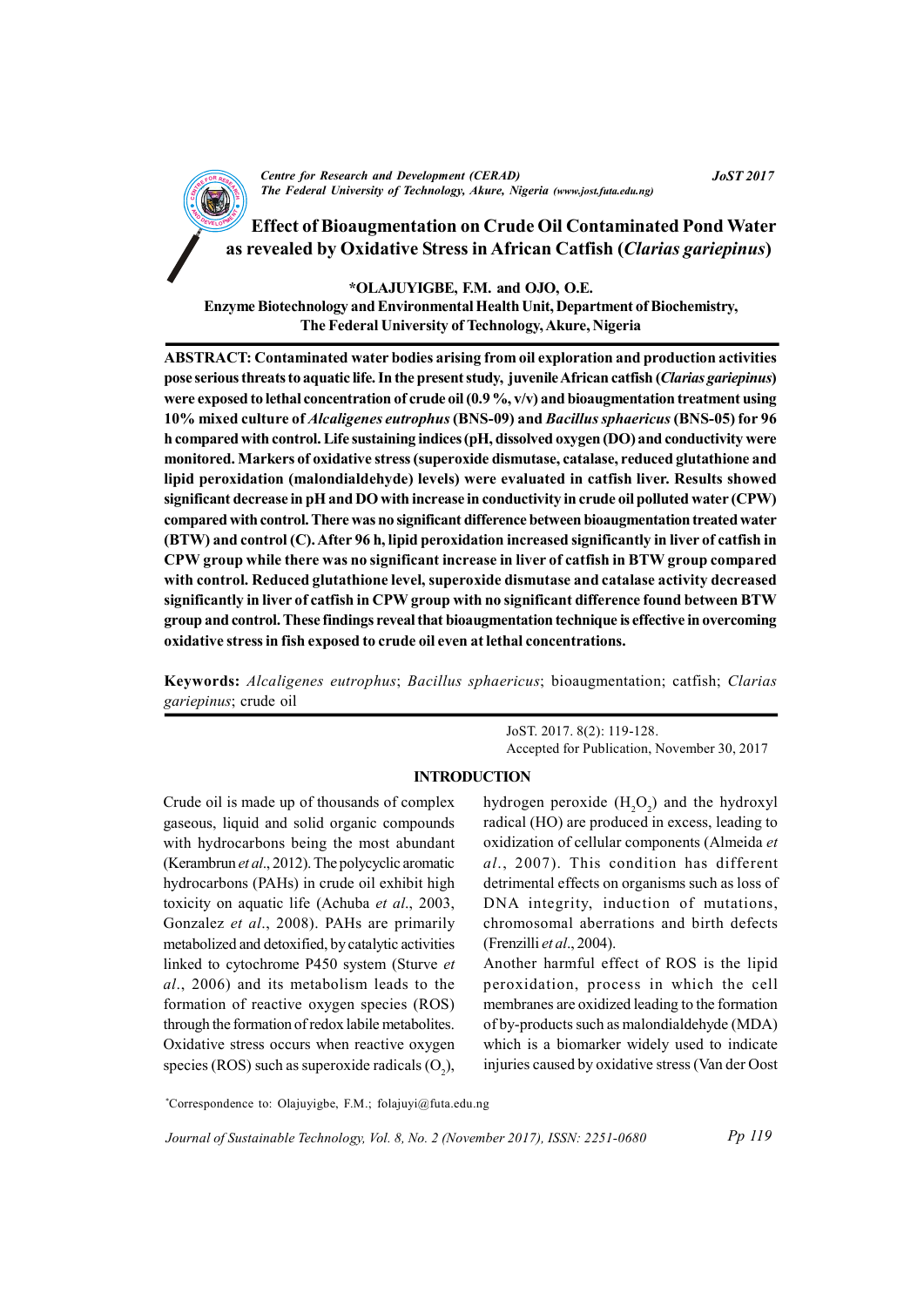et al., 2003). In order to protect the cells against excessive ROS, the organisms have many antioxidant defenses, such as enzymes: superoxide dismutase (SOD), catalase (CAT) and glutathione peroxidase (GPx). These enzymes act by removing ROS, thus promoting a protection against its harmful effects (Livingstone, 2001). Increased attention has therefore been paid to developing and implementing innovative technology for cleaning up oil spill in the environment.

Bioremediation is an attractive approach of cleaning up crude oil because it is simple to maintain, applicable over large areas, costeffective and leads to the complete mineralization of the contaminant (Prince et al., 2010). Bioremediation functions basically on biodegradation, which involves the complete mineralization of organic contaminants into carbon dioxide, water and inorganic compounds by biological agents such as microorganisms. Bioremediation for the use of oil spill clean-up is either by bioaugmentation or biostimulation. Bioaugmentation is the addition of microorganism capable of degrading the toxic

hydrocarbons, in order to achieve a decrease of the pollutants. On the other hand, biostimulation is the addition of nutrients needed by

### Chemicals

All reagents were purchased from Sigma-Aldrich (St. Louis, MO, USA). Brent, a sweet light crude oil with approximately 0.37% Sulphur, was obtained from the Department of Petroleum Resources (DPR), Nigerian National Petroleum Corporation (NNPC), Port Harcourt, NE Nigeria.

#### Microorganisms

Alcaligenes eutrophus (BNS-09) and Bacillus sphaericus (BNS-05) were obtained from the culture collection of EMT laboratory, Department of Biochemistry, Federal University of Technology, Akure (FUTA), Nigeria. The two strains were seeded overnight in nutrient broth indigenous hydrocarbon degrading microorganisms in order to achieve maximum degradation of toxic compounds present in the oil (Boufadel et al., 2006). However, only very limited number of field trials providing efficacy of this technology have been reported (Venosa et al., 2002).

Previous studies in the Enzyme and Microbial Technology (EMT) laboratory, Department of Biochemistry Federal University of Technology, Akure (FUTA), Nigeria revealed high crude oil degradation efficiency of some bacteria and actinobacteria (Olajuyigbe et al., 2015) Among the bacteria are Bacillus sphaericus and Alcaligenes eutrophus. The use of B. sphaericus in bioremediation of heavy metal polluted soil has been previously reported (Benton et al., 2005). In this study, mixed culture of B. sphaericus and A. eutrophus was used for bioremediation of crude oil polluted pond water. Juvenile catfish (Clarias gariepinus) was selected as the aquatic organism for this study due to their quick response and high sensitivity to toxicants (Chatla et al., 2012). Here, we investigated and reported the effects of bioaugmentation treatment on oxidative stress in the liver of catfish exposed to lethal concentration of crude oil.

## MATERIALS AND METHODS

at pH 7.4 and incubated in a shaking incubator (Stuart) at 180 rpm after which, 5% inoculum of each of the bacteria was introduced into the basal medium used for this study. The two bacteria were selected for mixed culture based on previous optimization studies in the laboratory using different microbial consortia for crude oil degradation (unpublished data)

#### Test organisms and experimental conditions

Catfish specimens (mean body weight and length of  $15.12 \pm 0.141$  g and  $11.82 \pm 1.5$  cm) were obtained live from fish farm of FUTA, Ondo State, South West Nigeria. Both males and females were used. The fish were placed in individual plastic

Journal of Sustainable Technology, Vol. 8, No. 2 (November 2017), ISSN: 2251-0680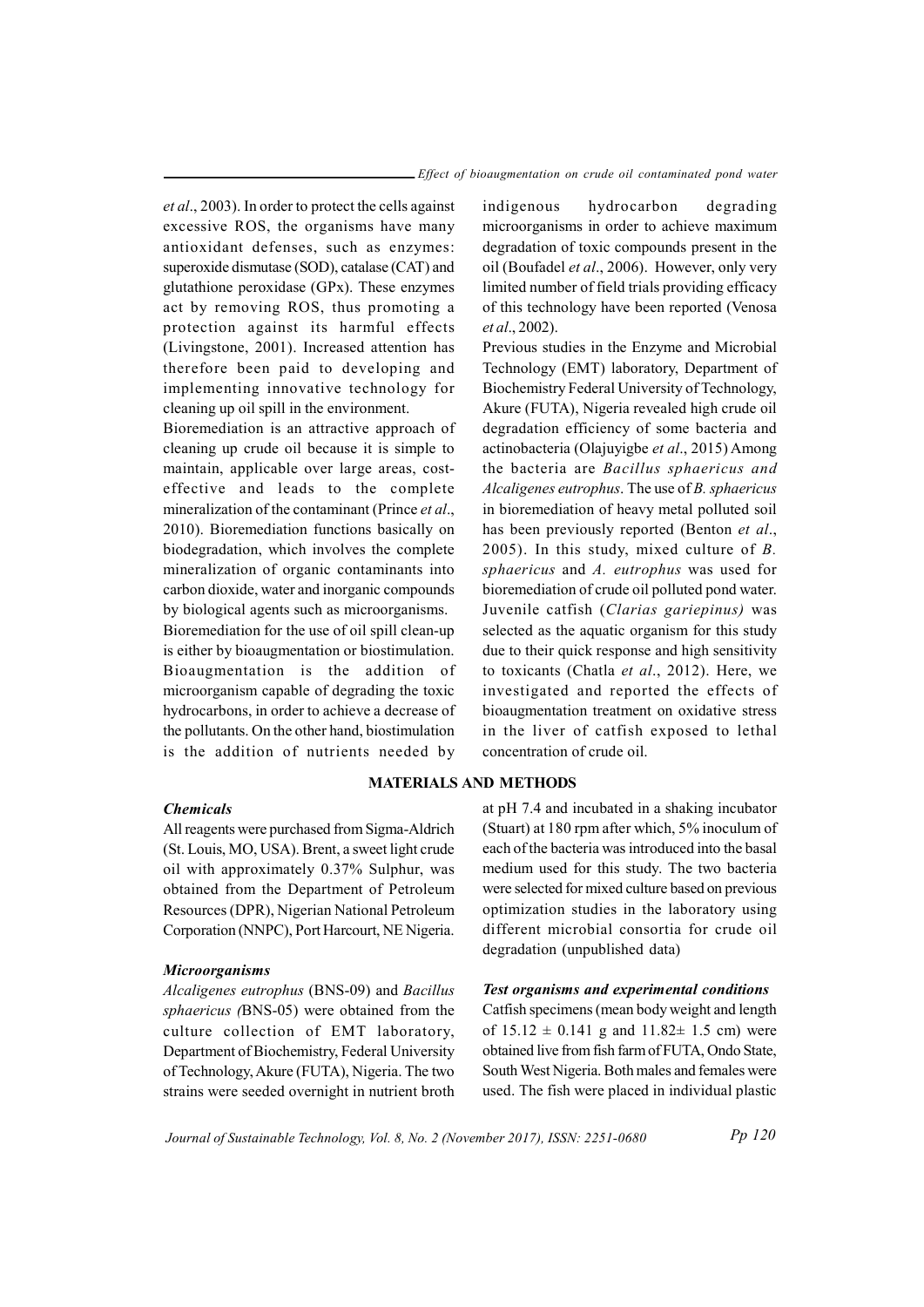tanks (15 L) with pond water at a controlled temperature  $(25^{\circ}C)$ . The catfish were acclimatized for 7 d prior to crude oil exposure and were fed with commercial feed once a day during acclimatization period. The catfish were starved during the study.

### Acute toxicity study

Preliminary studies carried out using varied concentrations of crude oil provided the basis for the spread of test concentrations to crude oil polluted pond water (CPW). Fish plastic tanks filled with only pond water was used as positive control. Juvenile C. gariepinus (20) were exposed to  $0.5, 0.6, 0.7, 0.8$  and  $0.9\%$  (v/v) crude oil polluted pond water (CPW). Each test tank was covered with wire mesh to prevent the organisms from jumping out of the tanks. The experimental fish were taken as dead when there were no opercula and other forms of body movements even on prodding with a glass rod.

#### Experimental procedure

Sixty catfish (C. gariepinus) specimens were divided into three groups. There were two real replicates for each experimental group. The groups comprised ten catfish each exposed to different conditions in tanks containing pond water. Group 1 contained catfish in pond water without any contaminant. Group 2 comprised catfish in pond water polluted with lethal concentration of crude oil (0.9% v/v). Group 3 contained catfish under bioaugmentation treatment (catfish were in pond water polluted with lethal concentration of crude oil with added inoculum of 10% mixed culture of A. eutrophus (BNS-09) and B. sphaericus (BNS-05). The lethal concentration of crude oil used in this study was based on preliminary studies done in our laboratory (unpublished data). At the end of 96 h experimental period, the fish were anesthetized with benzocaine (90 mg/L) to remove liver. Liver samples were stored immediately at -20 °C prior to biochemical analysis.

# Determination of physicochemical parameters (life sustaining indices)

Samples of pond water from the three groups were taken for the determination of physicochemical parameters such as pH, conductivity, and dissolved oxygen which are life sustaining indices. These were monitored at 24 h intervals over the 96 h study period.

### Biochemical analyses

Sample preparation and protein quantification Liver tissues were homogenized (1:4, w/v) in 50 Mm Tris-HCl buffer, (pH 7.4) containing 5 mM sucrose, 15 mM KCl and 1 mM PMSF. The homogenized samples were centrifuged at 10,000g for 15 min at  $4^{\circ}$ C. The supernatant was collected. The resulting supernatant was used for assay of superoxide dismutase (SOD) and catalase (CAT) and determination of total glutathione (GSH). Total protein concentrations in supernatants were determined using the method of Bradford (1976) with bovine serum albumin as standard.

### Total glutathione (GSH)

The GSH (total glutathione) concentration in liver was measured according to Vandeputte et al. (1994). Ten  $(10 \mu L)$  of TCA deproteinized sample was mixed with phosphate buffer pH 7.4 containing 0.3 mM NADPH and 1 mM Ellman's reagent. The enzymatic reaction was monitored spectrophotometrically at 405 nm and the results were expressed in  $\mu$ mol of GSH/g of protein.

### Superoxide dismutase (SOD)

SOD activity was measured using the assay developed by Paoletti et al., 1986. The assay mixture contained 200 ul of sample, 2.5 ml of sodium carbonate and 0.3 mM epinephrine, at pH 10.2. Kinetic of auto-oxidation of epinephrine was determined at 480 nm. The results were presented in U of SOD/mg of proteins.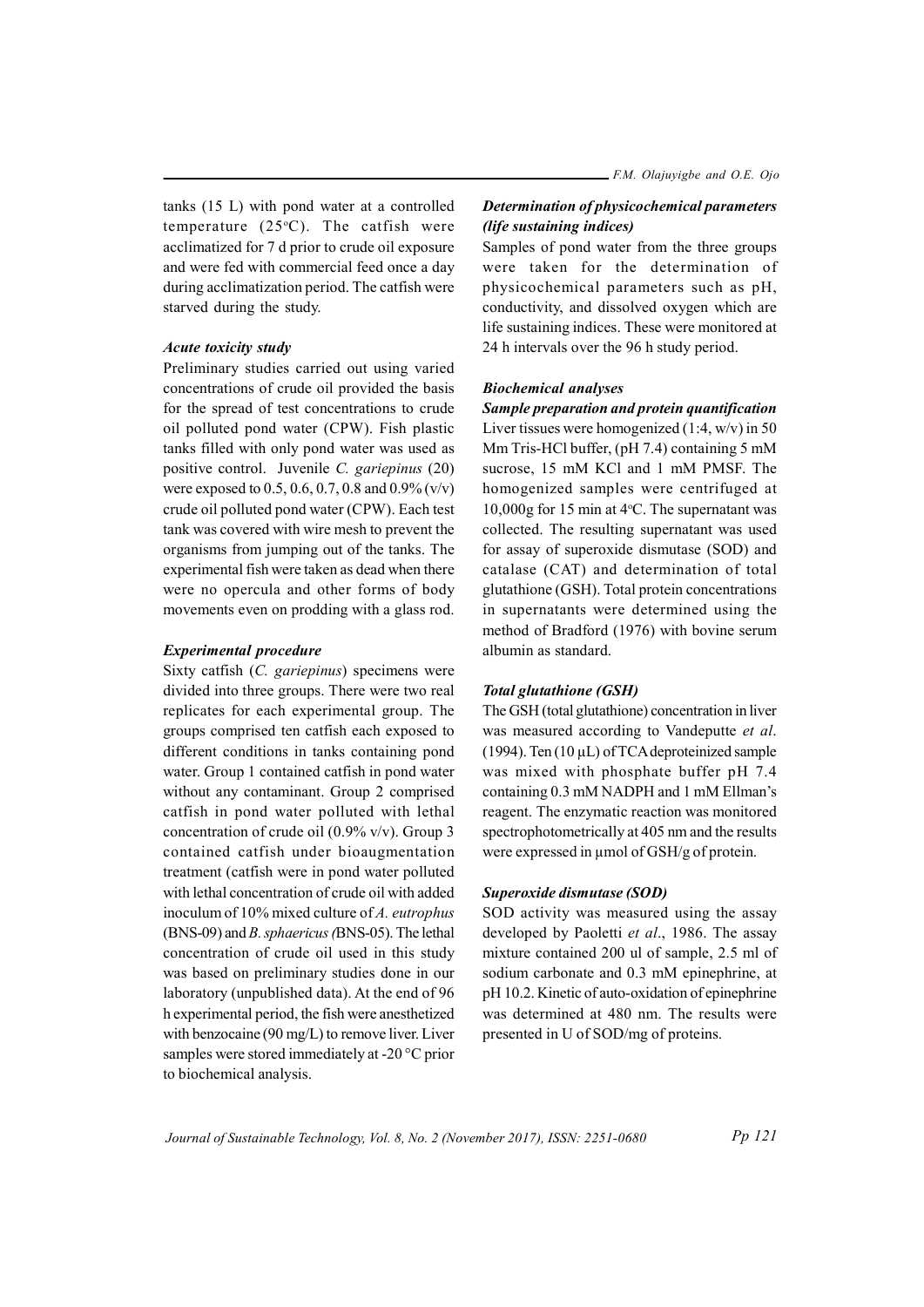## Catalase (CAT)

CAT activity was assayed as described by Babo and Vasseur (1992). The assay mixture comprised 0.08 g protein/L diluted sample and 28 mM hydrogen peroxide. The kinetics of hydrogen peroxide degradation was determined at 280nm. Results were expressed as U of CAT/ mg of protein.

#### Lipid peroxidation

Lipid peroxidation levels were determined via malondialdehyde (MDA) content using the method described by Beuge and Aust (1978). One gram of liver was homogenized with ice cold 1.15% KCl/Tris-HCl pH 7.4. An aliquot of 0.5 ml of the homogenate was mixed with 2 ml of TCA-

### **Mortality**

No mortality was recorded in the  $0.5\%$  (v/v) CPW. However, 40% mortality was recorded in 0.6 % (v/v) CPW, while 50% mortality was recorded in the  $0.7\%$  (v/v). Seventy (70%) was recorded in the 0.8% (v/v) CPW while 100% mortality was recorded in the  $0.9\%$  (v/v) CPW (Figure 1). The 96 hour  $LC_{50}$  is known to vary for toxicants and for different concentrations of toxicants (Ayotunde et al., 2010). In this study, the 96 hour  $LC_{50}$  of CPW was found to be concentration dependent after series of TBA reagent and heated to 80 °C for 20 min. The reaction mixture was cooled and centrifuged at 3500 rpm for 5 minutes. The absorbance of the supernatant was recorded at 532 nm.

## Statistical analysis

Statistical analysis was performed using the oneway analysis of variance (ANOVA) to assess the effects of different exposure conditions. Data were expressed as the mean  $\pm$  standard deviation of the mean (SD) corresponding to groups of twenty fish  $(n = 20)$ . The ANOVA was used to compare the difference between the groups. Difference was considered significant at the 95% confidence level ( $p < 0.05$ ).

#### RESULTS AND DISCUSSION

preliminary tests (Figure 1). This led to lethal concentration used for this study. The mortality in crude oil polluted pond water (CPW) and bioaugmentation treated pond water (BTW) were also recorded during bioremediation study. It was observed that there was total (100 %) mortality in crude oil polluted pond water (CPW) after 96 h exposure while there was no mortality recorded in bioaugmentation treated pond water (BTW). The 96 h LC<sub>50</sub> for C. gariepinus is shown in Figure 1.



Figure 1: Effects of 96 h acute toxicity of crude oil on C. gariepinus

Journal of Sustainable Technology, Vol. 8, No. 2 (November 2017), ISSN: 2251-0680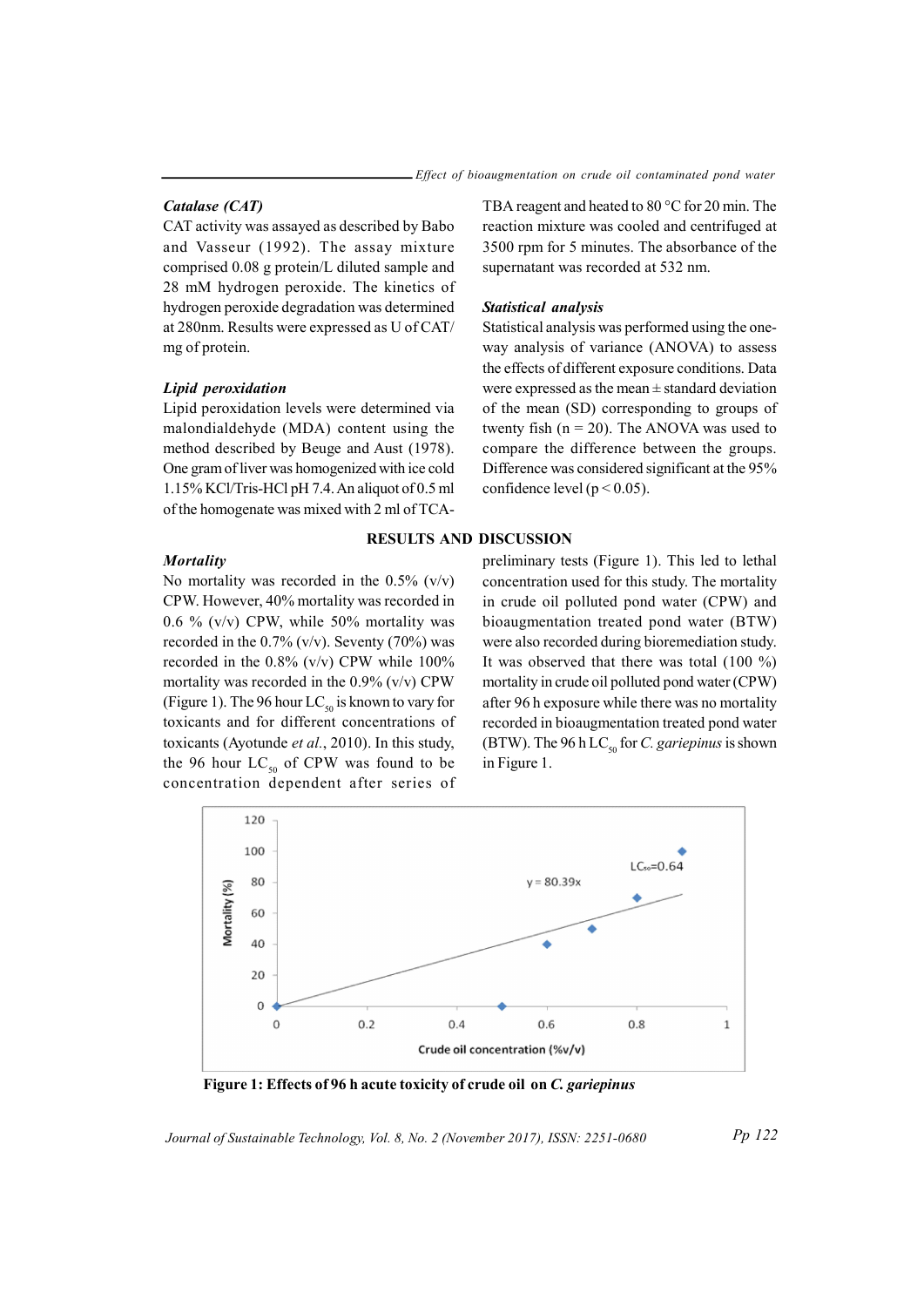$-$  F.M. Olajuyigbe and O.E. Ojo

# Life sustaining indices Crude oil polluted water (CPW)

The severity of problems in inhabitants of crude oil producing areas is dependent upon the point of contact with the polluted water (Edema, 2012). This was the basis on which physicochemical properties were monitored in this study. The desirable range for pond pH is 6.5 - 9.5 (Stone and Thomforde, 2003) .There was decrease in pH of crude oil polluted pond water after 96 h from  $6.96 \pm 0.028$  to  $6.38 \pm 0.020$  (Table 1). The decrease in pH which poses a lethal effect on fish is indicated to be from the crude oil pollution (Table 1).

Similar trend was also observed in dissolved oxygen (DO) under this exposure. There was a significant decrease ( $p \leq 0.05$ ) in dissolved oxygen from 6.10±0.028 mg/L to 3.27±0.049 mg/ L (Table 1).

It has been reported that low DO causes anaerobic decomposition of organic matter in water, forming noxious and toxic substances such as hydrogen sulphide and methane which ultimately might have deleterious effect on fish (Basau, 2009). This observation could be attributed to the oil film formation that reduces the dissolution of atmospheric oxygen that comes in contact with pond water consequently reducing the dissolved oxygen in crude oil polluted pond water (CPW). There was corresponding increase in conductivity in CPW from  $36 \pm 0.141 \,\mu$ S/cm to  $39.1 \pm 0.070 \,\mu$ S/cm over

a period of 96 h (Table 1). High conductivity is an indication of the non-portability of the water (Chatterjee et al., 2013).

## Bioaugmentation treated water (BTW)

Under bioaugmentation treatment there was no significant increase in pH from 6.7±0.028 to 6.95±0.021 (Table 1) when compared with control (C) which is within the desirable range for pond water pH, 6.5 - 9.5 (Stone and Thomforde, 2003). Dissolved oxygen (DO) insignificantly  $(p>0.05)$ decreased from 6.10±0.028 mg/L to 5.27±0.049 mg/L when compared with control (C) which made the environment favourable for the survival of the fish. Saloom and Duncan (2005) also pointed out that the minimum dissolved oxygen should be 5 mg/l for tropical fish. Conductivity insignificantly (p>0.05) increased from 25.35±2.050 µS/cm to 30.3 ±2.545 µS/cm (Table 1) when compared with crude oil exposure, this may be due to the clean-up of the oil by the degradative activities of the inoculated microbes

## Biochemical Analysis

Under normal physiological status, the antioxidant defense systems including Glutathione (GSH), superoxide dismutase (SOD) and catalase (CAT) can be induced by slight oxidative stress as a compensatory response, and thus the reactive oxygen species (ROS) can be removed to protect the organisms from oxidative damage (Livingstone, 2001,

| ganepinas) unuci cruuc on cxposure anu oioauginentation treatment at 24 n anu 26 n |                               |                               |                                |  |  |  |
|------------------------------------------------------------------------------------|-------------------------------|-------------------------------|--------------------------------|--|--|--|
| Time (h)                                                                           | Control                       | *CPW                          | *BTW                           |  |  |  |
| 24                                                                                 | $6.88 \pm 0.007^{\circ}$      | $6.96 \pm 0.028^{\text{a}}$   | $6.7 \pm 0.028$ <sup>c</sup>   |  |  |  |
| 96                                                                                 | $6.99 \pm 0.056^{\mathrm{a}}$ | $6.38 \pm 0.02^b$             | $6.95 \pm 0.021$ <sup>a</sup>  |  |  |  |
| 24                                                                                 | $27.3 \pm 0.021^b$            | $36 \pm 0.141^{\circ}$        | $25.35 \pm 2.050$ <sup>c</sup> |  |  |  |
| 96                                                                                 | $28 \pm 0.070$ <sup>c</sup>   | $39.1 \pm 0.070$ <sup>a</sup> | $30.3 \pm 2.545^{\circ}$       |  |  |  |
| 24                                                                                 | $7.08 \pm 0.042$ <sup>a</sup> | $6.10\pm0.028^b$              | $6.10\pm0.028^{\rm b}$         |  |  |  |
| 96                                                                                 | $5.6 \pm 0.141$ <sup>a</sup>  | $3.27 \pm 0.049$ <sup>c</sup> | $5.27 \pm 0.049^b$             |  |  |  |
|                                                                                    |                               |                               |                                |  |  |  |

Table 1: Physicochemical parameters of pond water containing African Catfish (Clarias gariepinus) under crude oil exposure and bioaugmentation treatment at 24 h and 96 h

Values are means  $\pm$  SEM for 20 catfish. Means with different superscripts (a,b,c) are significantly different  $(p < 0.05)$  across the rows. \*CPW: Crude oil polluted water; \*BTW: Bioaugmentation Treated Water

Journal of Sustainable Technology, Vol. 8, No. 2 (November 2017), ISSN: 2251-0680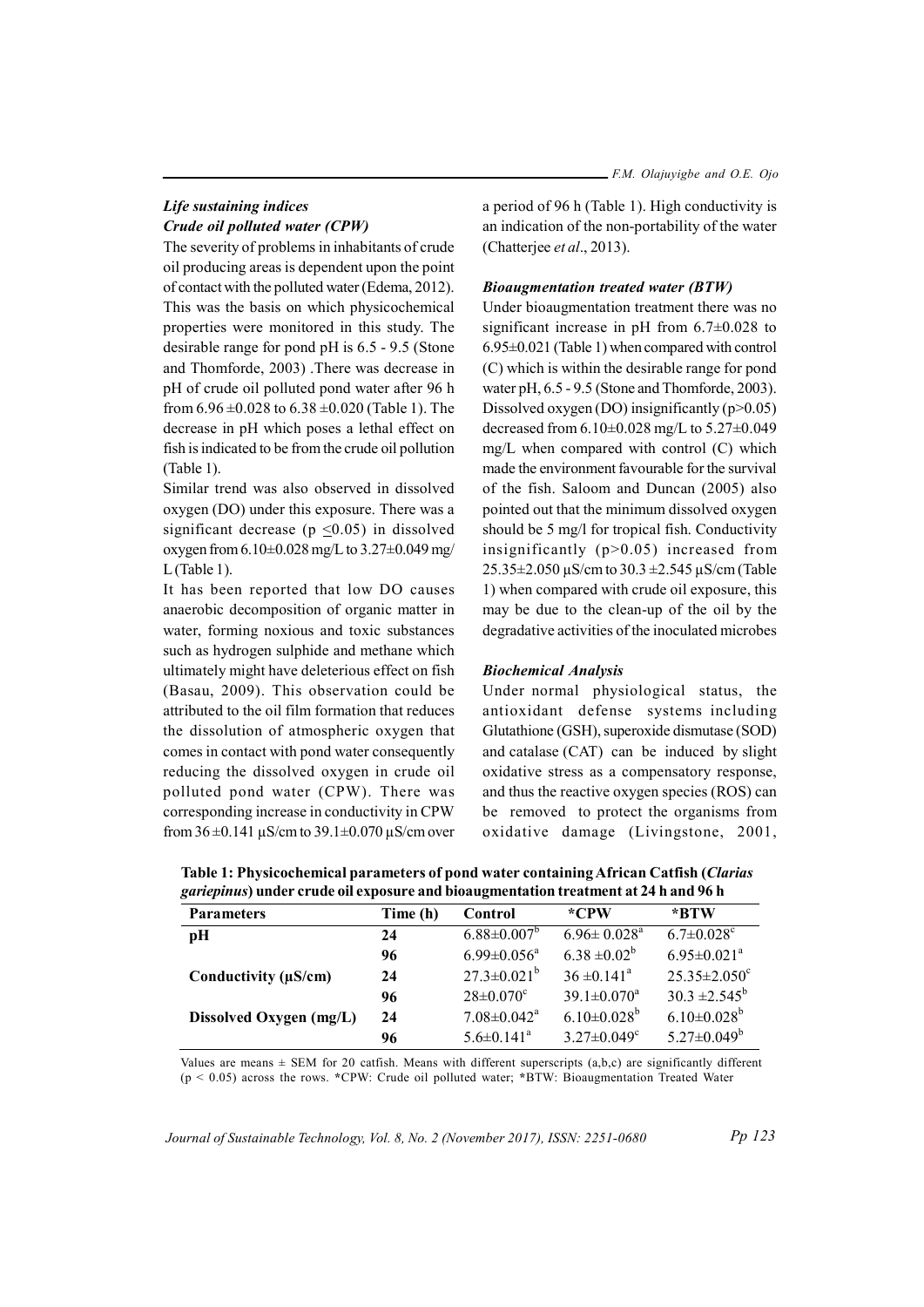Milinkovitcha et al., 2011). The activity of antioxidant enzymes may be increased or inhibited under chemical stress depending on the intensity and duration of stress applied as well as susceptibility of exposure species. The liver relies on antioxidant enzymes to protect them from the activity of reactive oxygen species which are products of transformation of xenobiotics. Oxidative damage and decrease in antioxidant defense enzymes occurs as a result of toxic effects of pollutants (Otitoloju, 2006).

In this study, GSH activity in fish exposed to lethal concentration of crude oil significantly ( $p$ <0.05) decreased (3.950 $\pm$ 0.070 U/mg) when compared to the control (5.25±0.07 U/mg). Table 2 shows the statistical analysis while the graphical representation is shown by Figure 2. GSH is an important antioxidant in fish preventing damage to important cellular components caused by reactive oxygen species such as free radicals and peroxides (Wang et al., 2008) but once oxidized, glutathione can be



Figure 2: Reduced glutathione level in liver of African catfish under crude oil exposure (CPW) and bioaugmentation treatment (BTW).



Figure 3: Superoxide dismutase activity in liver of African catfish under crude oil exposure and bioaugmentation treatment. CPW: Crude oil polluted water, BTW: Bioaugmentation treated water

Journal of Sustainable Technology, Vol. 8, No. 2 (November 2017), ISSN: 2251-0680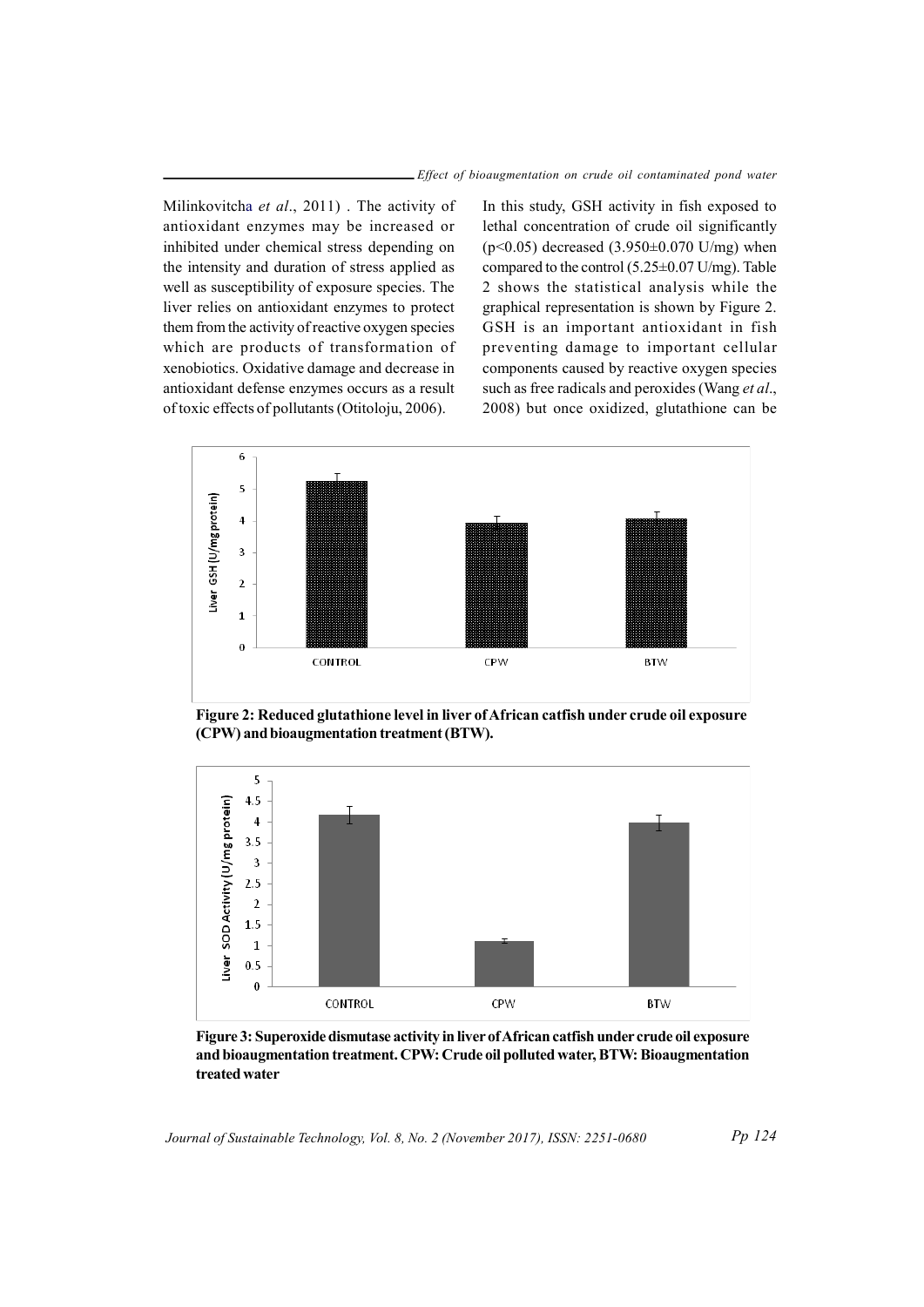| dismutase (SOD) and catalase (CAT) in liver of C. gariepinus |                                |                              |                               |                                |  |  |
|--------------------------------------------------------------|--------------------------------|------------------------------|-------------------------------|--------------------------------|--|--|
| <b>Treatments</b>                                            | $SOD$ (U/mg)                   | $CAT$ (U/mg)                 | $GSH$ (U/mg)                  | $LPO$ (nmol                    |  |  |
|                                                              | protein)                       | protein)                     | protein)                      | $MDA/g$ tissue)                |  |  |
| Control                                                      | $4.19 \pm 0.014$ <sup>a</sup>  | $4.56\pm0.141^{\circ}$       | $5.25 \pm 0.077$ <sup>a</sup> | $3.99 \pm 0.007$ <sup>c</sup>  |  |  |
| <b>Crude Oil Exposure</b>                                    | $1.120 \pm 0.113$ <sup>c</sup> | $2.55 \pm 0.212^b$           | $3.950 \pm 0.070^{\circ}$     | $7.250 \pm 1.343$ <sup>a</sup> |  |  |
| <b>Bioaugmentation</b>                                       | $3.99 \pm 0.014^b$             | $4.5 \pm 0.354$ <sup>a</sup> | $5.20 \pm 0.212$ <sup>a</sup> | 4.1 $\pm$ 0.141 $^{\circ}$     |  |  |

Table 2: Reduced glutathione level, lipid peroxidation (LPO) and activities of superoxide dismutase (SOD) and catalase (CAT) in liver of C. gariepinus

Values are means  $\pm$  SEM for 20 catfish. Means with different superscripts  $(a,b,c)$  are significantly different  $(p< 0.05)$  across the columns.



Figure 4: Catalase activity in liver African catfish under crude oil exposure and bioaugmentation treatment. CPW: Crude oil polluted water, BTW: Bioaugmentation treated water.



Figure 5: Lipid peroxidation in liver of African catfish under crude oil exposure and bioaugmentation treatment. CPW: Crude oil polluted water, BTW: Bioaugmentation treated water.

Journal of Sustainable Technology, Vol. 8, No. 2 (November 2017), ISSN: 2251-0680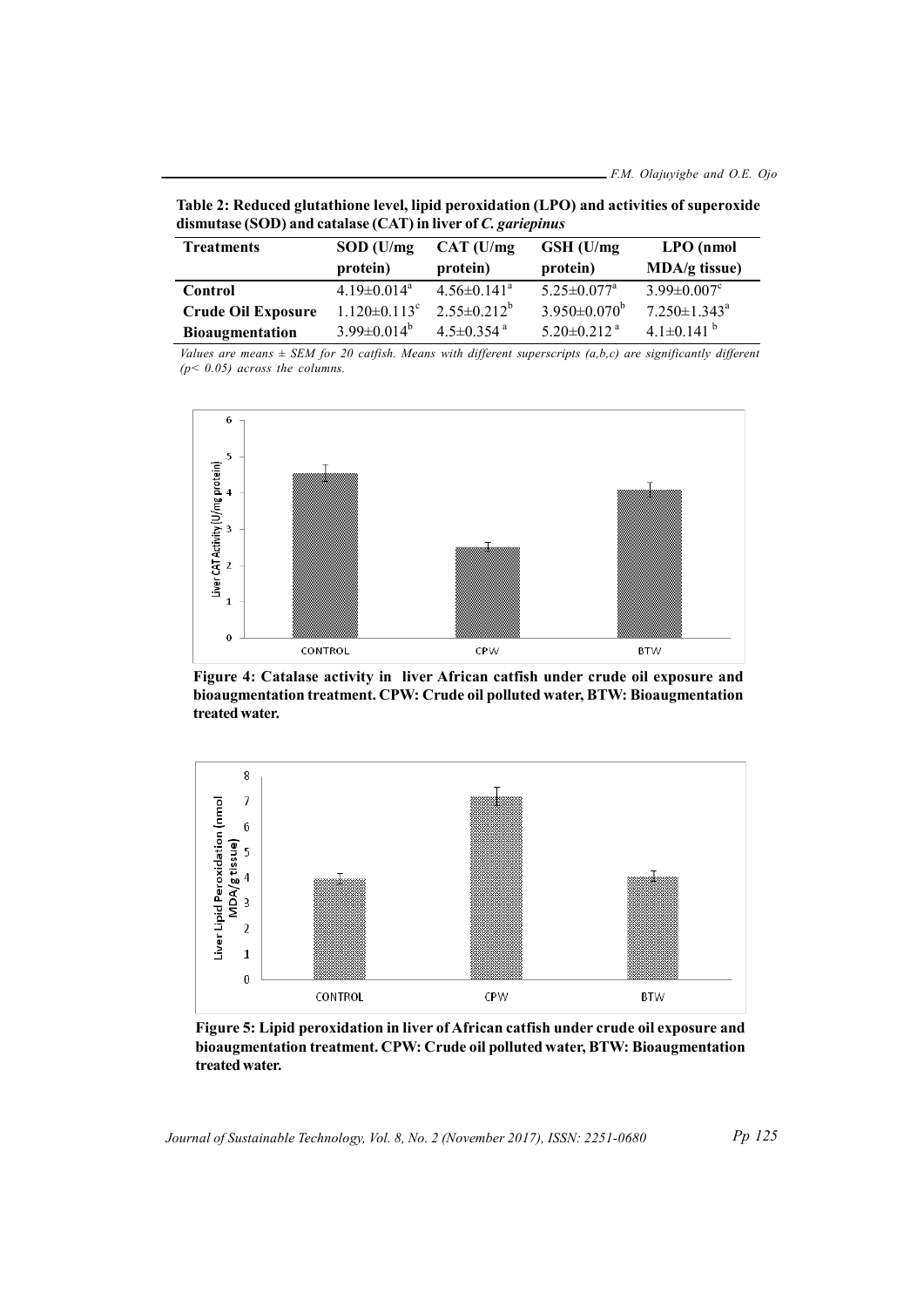reduced back by glutathione reductase, using NADPH as an electron donor (Coulon et al., 2006).

A significant decrease in reduced glutathione and superoxide dismutase in the liver of Clarias gariepinus exposed to crude oil, benzene and xylene had previously been reported (Otitoloju and Olagoke, 2011). The liver SOD and CAT activities also significantly  $(p<0.05)$  decreased under lethal concentration of crude oil exposure  $(1.120\pm0.113 \text{ U/mg}, 2.55\pm0.212 \text{ U/mg})$  when compared to the control  $(4.19\pm0.014 \text{ U/mg})$ (Table 2, Figures 3 and 4).

Decrease in the activities of the antioxidant enzymes was accompanied by increased formation of reactive oxygen species. Malonylaldehyde (MDA) which is one of the oxidative damage products of lipid peroxidation was found to increase significantly  $(p<0.05)$ under lethal concentration of crude oil exposure  $(7.250\pm1.343$  nmol MDA/g tissue) when compared with control (3.99±0.007 nmol MDA/ g tissue) (Table 2, Figure 5). Previous response has shown increase in lipid peroxidation (LPO) in fish gills after 48 h of exposure and in fish livers after 16 h of exposure, respectively (Ahmad et al., 2005; Milinkovitch et al., 2011). Oxidative stress due to the toxic effect of pollutants is

This study shows that bioaugmentation treatment is capable of cleaning up crude oil in contaminated areas and overcoming oxidative stress in fish exposed to lethal crude oil usually indicated by increased levels MDA and subsequent decrease in defense enzymes (GST-GSH, SOD and CAT) due to overwhelming effects of pollutants (Otitoloju, 2006).

Remarkably, in the liver of fish under bioaugmentation treatment, there was no significant decrease  $(p>0.05)$  in the activity of GSH, SOD and CAT and (5.20±0.212 U/mg, 3.99 $\pm$ 0.014 U/mg, 4.5 $\pm$ 0.354 U/mg,) when compared with control (Figures 2 - 4). Similarly, there was no significant change  $(p>0.05)$  in MDA level  $(4.1\pm0.141 \text{ nmolMDA/g tissue})$  when compared with control.

Results revealed that the mixed culture of B. sphaericus and A. eutrophus used in this study cleaned up crude oil in the pond water and reduced the overwhelming effect of crude oil pollution on the anti-oxidant enzymes in the liver of fish under bioaugmentation treatment.

The mixed culture of B. sphaericus and A. eutrophus used might have released peroxidases that catalyzed the breakdown of crude oil to compounds that were less toxic to the fish which subsequently led to no significant change  $(p>0.05)$  in the activities of anti-oxidant enzymes and level of lipid peroxidation in the liver of fish under the bioaugmentation treatment when compared with control.

# **CONCLUSION**

concentration. This suggests the effectiveness and practicability of bioaugmentation treatment as an environmental friendly bioremediation technique.

### **REFERENCES**

- ACHUBA, F. I., OSAKWE, S. A. (2003). Petroleum-induced free radical toxicity in African catfish (Clarias gariepinus). Fish Physiol. Biochem. 29: 97–103.
- AHMAD, I., OLIVEIRA, M. PACHECO, M. ANA SANTOS M. (2005). Anguilla Anguilla L.oxidative stress biomarkers responses to copper exposure with or without naphtoflavone pre-exposure Chemosphere 61: 267–275.

ALMEIDA, E. A., BAINY, A. C. D., LOUREIRO, A. P. M., MARTINEZ, G. R., MIYAMOTO, S., ONUKI, J., BARBOSA, L. F., GARCIA, C. C. M., PRADO, F. M., RONSEIN, G. E., SIGOLO, C. A., BROCHINI, C.B., MARTINS, A. M.G., MEDEIROS, H.G., DI MASCIO P. (2007). Oxidative stress in Pernaperna and other bivalves as indicators of environmental stress in the Brazilian marine environment: antioxidants, lipid

Journal of Sustainable Technology, Vol. 8, No. 2 (November 2017), ISSN: 2251-0680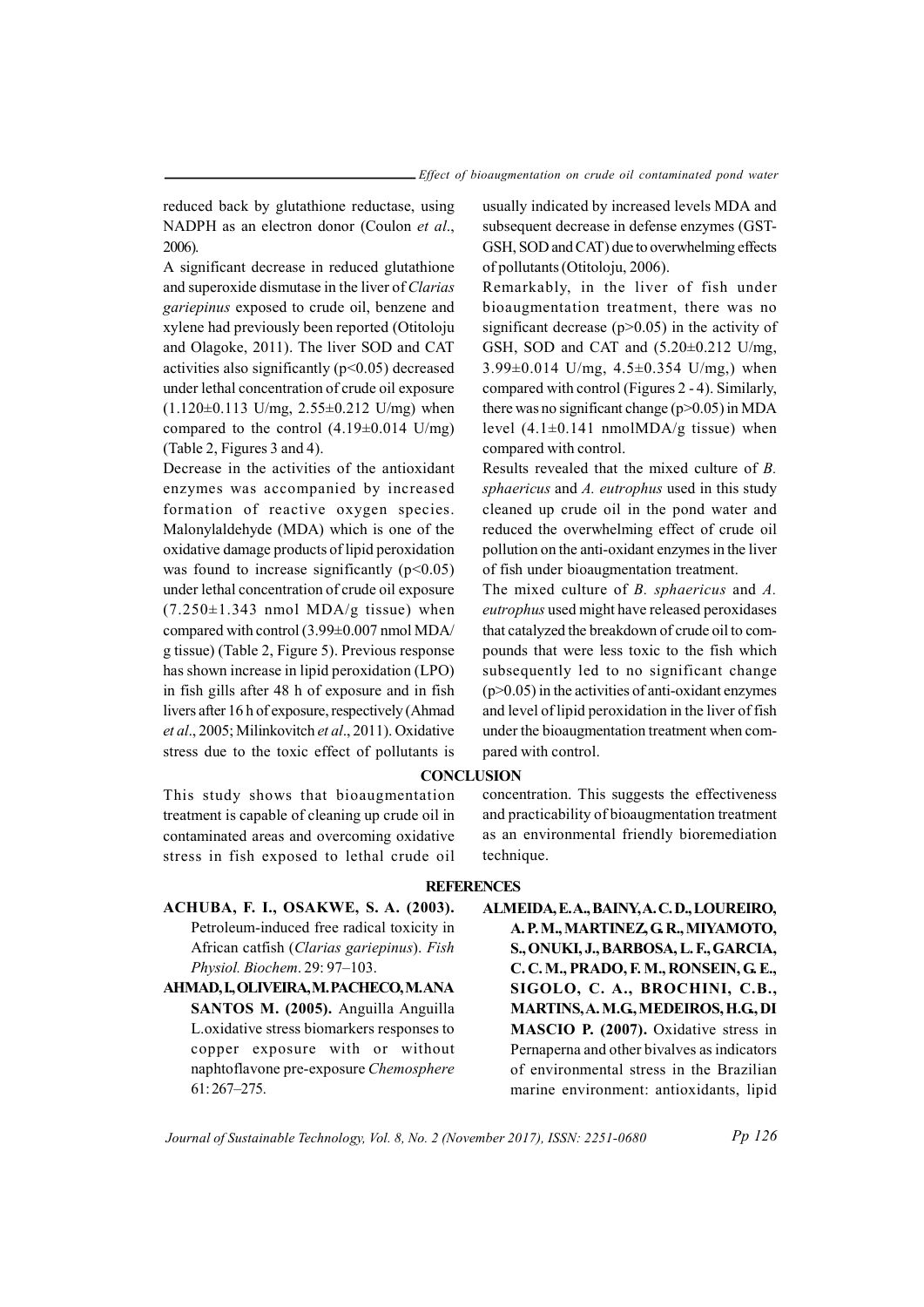peroxidation and DNA damage. Comp. Biochem. Physiol. Part A: Mol. Integr. Physiol. 146: 588–600.

- AYOTUNDE, E. O., OFFEM B. O., BEKAH, A. F. (2011). Toxicity of Carica papaya Linn: Haematological and piscidal effect on adult catfish (Clarias gariepinus). Journal of Fisheries and Aquatic of Science 6(3): 291- 308.
- BABO, S., VASSEUR, P. (1992). In vitro effects of Thiram on liver antioxidant enzyme activities of rainbow trout (Oncorhynchus mykiss). Aquat. Toxicol. 22, 61–68.
- BASAU, S. P. (2009). Active respiration of fish in relation to ambient concentration of oxygen and carbon dioxide. Fish. Res. Canada 16:175-212.
- BENTON, M., FLAVIO, A. O., BENEDICT, C., FRANKENBERGER, T. (2005). Comparative bioremediation of soil contaminated with diesel oil by natural attenuation biostimulation, bioaugmentation Bioresource Technology, 96:1049- 1050.
- BEUGES, J. A., AUST, S. D. (1978). Microsomal Lipid Peroxidation. Methods Enzymol, 52:213-223.
- BOUFADEL, M. C., M. T. SUIDAN AND A. D. VENOSA, (2006). Tracer studies in laboratory beach simulating tidal Influences. Journal of Environmental Engineering, 132 (6): 616.
- BRADFORD, M. M. (1976). A rapid and sensitive method for the quantitation of microgram quantities of protein utilizing the principle of protein-dye binding. Anal. Biochem. 72:248–254.
- CHATLA K, GAUNT, P. S., HANSON, L., GAO, D. X., WILL, R. (2012). Determination of the median dose of botulinum serotype E in Channel catfish fingerlings. Journal of Aquatic Animal Health, 24(2):105-109.
- CHATTERJEE, S., CHHATRI, M., MUKHERJEE, A.K., SENAPATI, T., GHOSH, A.R. (2013). Study of physicochemical conditions of discarded diesel contaminated Locoshed pond near Burdwan locomotives of Burdwan, West Bengal. International Journal of Environmental Sciences 3: 1446- 1456.
- COULON, F., MCKEW, B. A., OSBORN, A. M., MCGENITY T., TIMMIS, K. N. (2006). Effects of temperature and biostimulation on oil-degrading microbial communities in temperate estuarine waters. Environmental Microbiology, 9(1): 177-186.
- FRENZILLI, G., SCARCELLI, V., DEL BARGA, I., NIGRO, M., FÖRLIN, L.,. BOLOGNESI, C., STURVE, J. (2004). DNA damage in eelpout (Zoarcesviviparus) from Göteborgharbour. Mutat. Res.552:187–195.
- GONZALEZ-DONCEL, M., GONZALEZ, L., FERNANDEZ-TORIJA, C., NAVAS, J.M., TARAZONA, V. (2008). Toxic effects of an oil spill on fish early life stages may not be exclusively associated to PAHs: studies with Prestige oil and medaka (Oryziaslatipes). Aquat. Toxicol. 87:280–288.
- KERAMBRUN T., LE FLOCH, W. SANCHEZ, H. GUYON, T., MEZIANE, T., HENRY, F., AMARA, R. (2012). Responses of juvenile sea bass, Dicentrarchus labrax, exposed to acute concentrations of crude oil, as assessed by molecular and physiological biomarkers Chemosphere 87:692-702.
- LIVINGSTONE, D.R. (2001). Contaminant stimulated reactive oxygen species production and oxidative damage in aquatic organisms. Mar. Pollut. Bull. 42: 656–665.
- EDEMA, N. (2012). Effects of Crude Oil Contaminated Water on the Environment, Crude Oil Emulsions Composition. Stability and Characterization, Prof. Manar El-Sayed Abdul-Raouf (Ed.), ISBN: 978-953-51-02205, In-Tech.